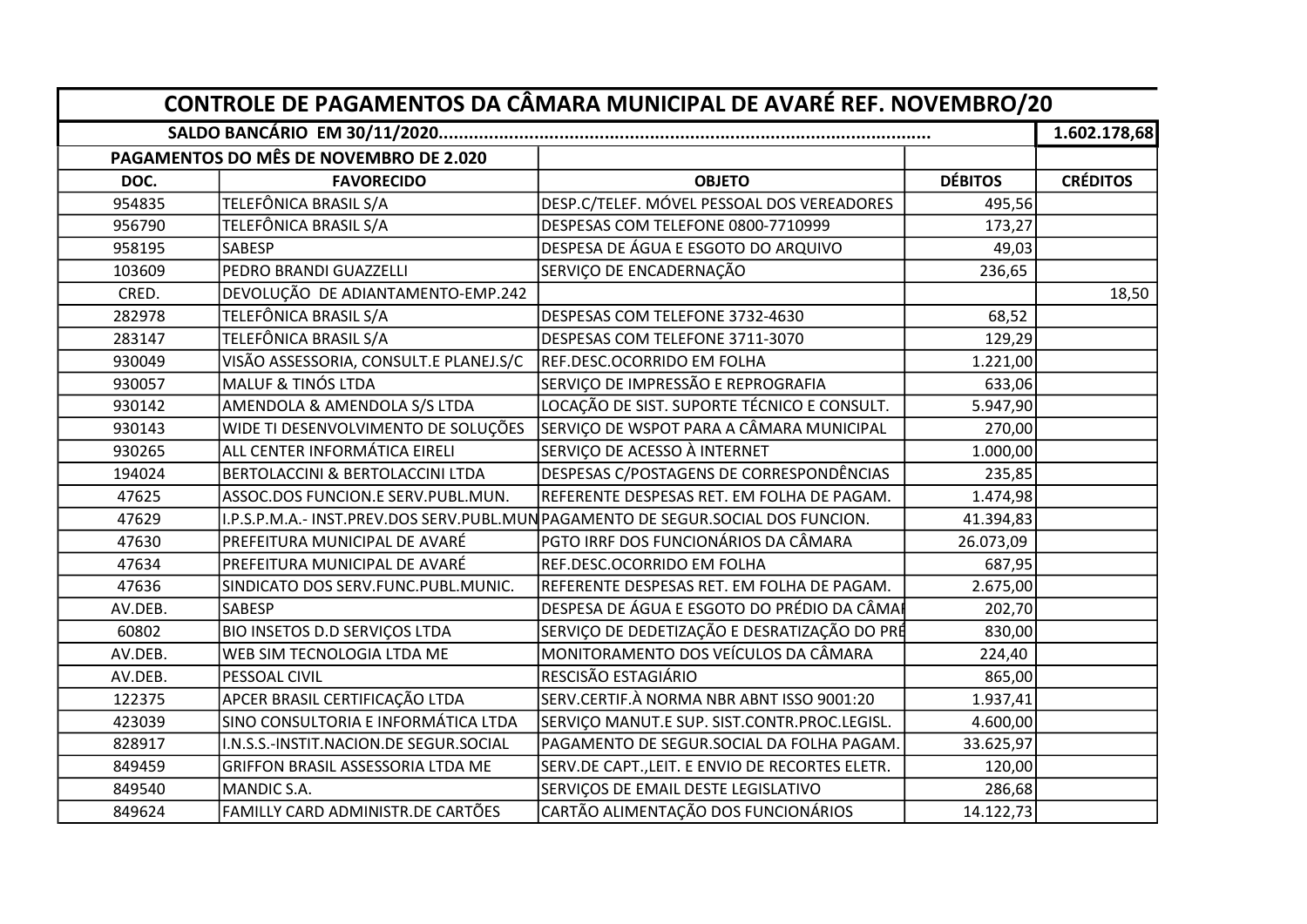| 849664  | INTERROGAÇÃO FILMES LTDA                                                 | SERVIÇO DE AUTÊNTICO 2 CDN STREAMIN                                          | 200,00     |  |
|---------|--------------------------------------------------------------------------|------------------------------------------------------------------------------|------------|--|
| 850059  | EMPORIO E PAPELARIA NOGUEIRA ARMAND AQUISIÇÃO DE MATERIAIS DE EXPEDIENTE |                                                                              | 116,90     |  |
| 873708  | PREFEITURA MUNICIPAL DE AVARÉ                                            | PAGAM.DE ISSQN RETIDO EM NFs PG P/CÂMARA                                     | 896,80     |  |
| 875002  | CIA LUZ E FORÇA SANTA CRUZ                                               | PAG.ENERGIA ELÉTRICA DO PRÉDIO DA CÂMARA                                     | 3.787,18   |  |
| 138209  | VOTECH TECNOLOGIA EM VOTAÇÃO LTDA                                        | LOC.SIST.ELETR.DE CONTR. DE TEMPO MICROFONE                                  | 650,00     |  |
| 138219  | ELTON TEIXEIRA BUENO                                                     | AQUISIÇÃO DE 06(SEIS) TONERS PARA USO DESTA C                                | 295,00     |  |
| 138220  | <b>ELTON TEIXEIRA BUENO</b>                                              | AQUISIÇÃO DE 01(UM) WEBCAM                                                   | 710,00     |  |
| 138372  | ALVES & BATISTA ALARMES ME                                               | SERVIÇO DE MONITOR.DO PRÉDIO DA CÂMARA                                       | 96,62      |  |
| 9850    |                                                                          | PRENAC TERCEIRIZAÇÕES MULTISERV.E COM SERVIÇO DE LIMPEZA E CONSERV.DO PRÉDIO | 5.594,78   |  |
| 9854    | C P PIAGENTINO DA SILVA                                                  | SERV.DE CONTROLE, OPERAÇÃO E FISCALIZAÇÃO                                    | 676,20     |  |
| 121249  | PREFEITURA MUNICIPAL DE AVARÉ                                            | PAGAM.DE IRRF RETIDO EM NF PG P/CÂMARA                                       | 29,50      |  |
| 828933  | I.N.S.S.-INSTIT.NACION.DE SEGUR.SOCIAL                                   | PAGAM.DE INSS RET.EM NF 764 - PRENAC                                         | 621,81     |  |
| AV.DEB. | CAIXA ECONÔMICA FEDERAL                                                  | REF.CONSIGNADO RET.EM FOLHA DE PAGAM.                                        | 18.965,22  |  |
| 134895  | J A DUARTE & CIA LTDA                                                    | AQUISIÇÃO DE MATERIAL DE CONSUMO P/COPA                                      | 206,85     |  |
| 132252  | CIEE-CENTRO DE INTEGR.EMPRESA ESCOLA                                     | REFERENTE TAXA CONVÊNIO BOLSA ESTAGIÁRIOS                                    | 229,92     |  |
| 518375  | CIEE-CENTRO DE INTEGR.EMPRESA ESCOLA                                     | REFERENTE TAXA CONVÊNIO BOLSA ESTAGIÁRIOS                                    | 229,92     |  |
| 518376  | CIEE-CENTRO DE INTEGR.EMPRESA ESCOLA                                     | REFERENTE TAXA CONVÊNIO BOLSA ESTAGIÁRIOS                                    | 153,28     |  |
| 517794  | COOP.DE TRAT.ODONT.-ODONTOCLASSIC                                        | PLANO ODONTOL.DOS FUNCION. DA CÂMARA                                         | 620,80     |  |
| 518253  |                                                                          | CGMP-CENTRO DE GESTÃO E MEIOS DE PAGAPAGAM.SEM PARAR DOS VEÍCULOS DA CÂMARA  | 84,30      |  |
| 519177  | MENDES & SILVESTRE LTDA ME                                               | SUPORTE TÉCNICO EM CENTRAL PRIVADA PABX                                      | 214,02     |  |
| 197620  | BERTOLACCINI & BERTOLACCINI LTDA                                         | DESPESAS C/POSTAGENS DE CORRESPONDÊNCIAS                                     | 77,40      |  |
| 197962  | CIEE-CENTRO DE INTEGR.EMPRESA ESCOLA                                     | REFERENTE TAXA CONVÊNIO BOLSA ESTAGIÁRIOS                                    | 229,92     |  |
| 85642   | LUIZ ALEXANDRE SAUER PALOMBARINI                                         | AQUISIÇÃO DE ITENS DE HIGIENE E LIMPEZA                                      | 287,00     |  |
| 87189   | A.M.G.ALBUQUERQUE & ALBUQUERQUE                                          | AQUIS. DE TRÊS CAIXAS DE PASSAGEM DE ALUMÍNIO                                | 180,00     |  |
| 189548  | ELTON TEIXEIRA BUENO                                                     | AQUISIÇÃO DE DOIS DIVISORES HDMI                                             | 1.546,00   |  |
| 189677  | LEANDRO CABRAL PASSARELI ME                                              | FORNECIMENTO DE ÁGUA MINERAL                                                 | 45,50      |  |
| 190092  | SEGUNDO TABELIÃO DE NOTAS DE AVARÉ                                       | SERV.DE AUTENTICAÇÃO E RECONHEC.DE FIRMA                                     | 40,68      |  |
| 8089    | EVERTON ANACLETO RIBEIRO CELESTINO                                       | ADIANT.P/DESPESAS DE PRONTO PAGAMENTO                                        | 100,00     |  |
| 138264  | <b>BAURUINFO COMERCIAL LTDA</b>                                          | AQUISIÇÃO DE ITENS P/USO DA CÂMARA                                           | 190,00     |  |
| 138265  | UNIMED DE AVARÉ COOP DE TRAB MÉDICO                                      | PLANO DE SAÚDE DOS FUNCIONÁRIOS DA CÂMARA                                    | 16.637,49  |  |
| 138266  | PEDRO BRANDI GUAZZELLI                                                   | SERVIÇO DE ENCADERNAÇÃO                                                      | 980,39     |  |
| 37187   | SERRALHERIA JUNIOR MILANEZI ME                                           | REF. SERVIÇO NF 032                                                          | 42,38      |  |
| AV.DEB. | PESSOAL CIVIL                                                            | FOLHA DE PAGAMENTO DA CÂMARA                                                 | 140.334,69 |  |